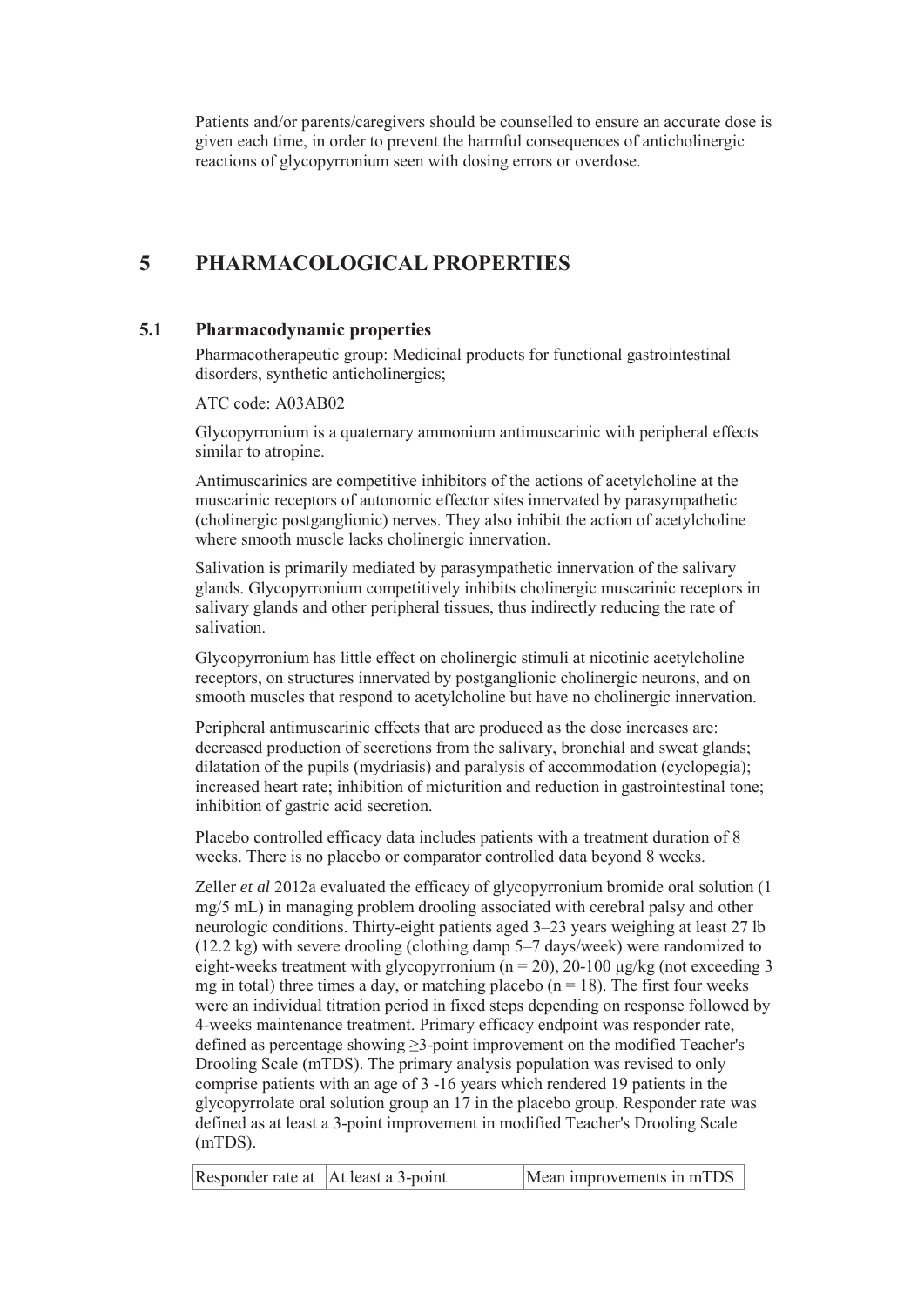| week 8         | improvement in mTDS         |                                                                        |
|----------------|-----------------------------|------------------------------------------------------------------------|
| Glycopyrronium | 14 of 19 patients (73.7%)   | $ 3.94$ points<br>(SD: 1.95; 95%; CI: 2.97-<br>(4.91)                  |
| Placebo        | 3 of 17 patients $(17.6\%)$ | $ 0.71$ points<br>$\left( SD: 2.14: 95\% CI: -0.43 - \right)$<br>1.84) |
| p value        | $p = 0.0011$                | $\leq 0.0001$                                                          |

In addition, 84% of physicians and 100% of parents/caregivers regarded glycopyrrolate as worthwhile compared with 41% and 56%, respectively, for placebo  $(p \le 0.014)$ . Most frequently reported treatment-emergent adverse events (glycopyrrolate vs placebo) were dry mouth, constipation, vomiting and nasal congestion.

The safety and efficacy of glycopyrronium have been studied in an open labelled study with no control group over a 24-week period in children aged 3 to 18 years. At the week 24/exit visit, 52.3% (95% confidence interval 43.7–60.9) of patients (n=130) had an at least three-point decrease in mTDS from baseline and were classified as responders to treatment with oral glycopyrrolate solution. The adverse event profile was consistent with the one seen with anticholinergics (see section 4.4 and 4.8).

#### **5.2 Pharmacokinetic properties**

Mean absolute oral bioavailability of glycopyrronium comparing a single 50 μg/kg oral dose and a single 5 μg/kg i.v. dose was low at approximately 3% (range 1.3– 13.3%) in children aged 7–14 years undergoing intraocular surgery ( $n = 6$ ) due to the medicinal product's low lipid solubility. Data from sparse PK sampling in children suggests dose proportional PK.

The bioavailability of oral glycopyrronium in children was between that of adults under fed and fasted conditions. Co-administration with food results in a marked decrease in systemic glycopyrronium exposure.

In adults, distribution of glycopyrronium was rapid following a single 6 μg/kg i.v. dose; distribution half-life was  $2.2 \pm 1.3$  minutes. Following administration of <sup>3</sup>Hlabelled glycopyrronium more than 90% of the radiolabel disappeared from the plasma in 5 minutes, and almost 100% within 30 minutes, reflecting rapid distribution. Analyses of population pharmacokinetic data from healthy adults and children with cerebral palsy-associated chronic moderate to severe drooling who received glycopyrronium (route of administration and dosages not specified) did not demonstrate linear pharmacokinetics of the medicinal product.

The volume of distribution,  $0.64 \pm 0.29$  L/kg in adults is similar to that of total body water. Volume of distribution is somewhat higher in the paediatric population(s), in the range 1.31 to 1.83 L/kg.

The PK of glycopyrronium has been shown to be essentially independent of age in children in the age range  $0.19 - 14$  years administered a 5  $\mu$ g/kg i.v. single-dose. In most paediatric subjects, plasma glycopyrronium vs. time plots are reported to show a triexponential curve; adults generally show a biexponential curve. Modest changes in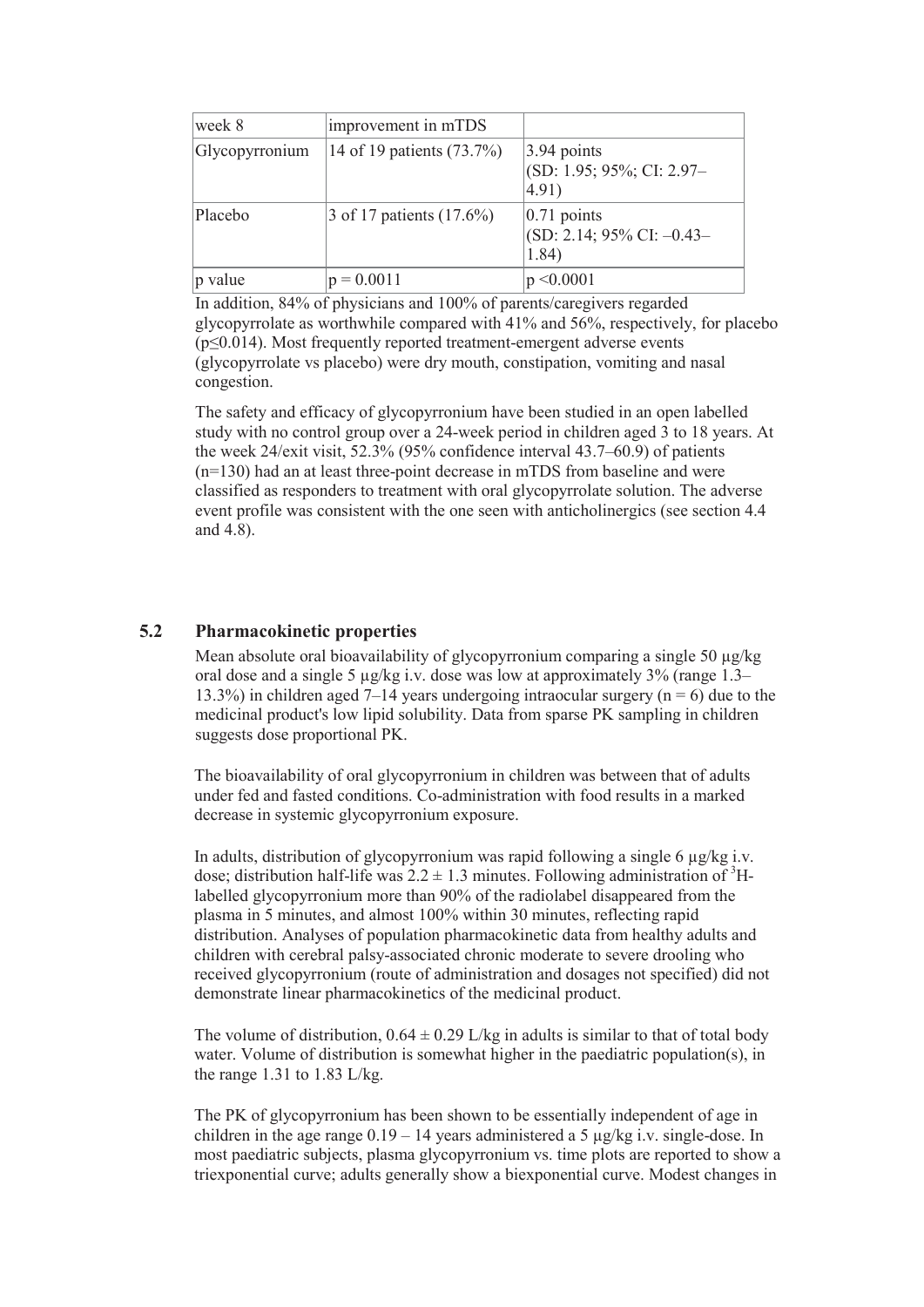volume of distribution (Vss) and clearance (Cl) have been observed in children between 1 and 3 years of age, leading to a statistically significant shorter elimination half-life (t<sup>1</sup>/<sub>2</sub>, z) than that observed in younger (<1 year of age;  $p = 0.037$ ) or older (>3 years of age;  $p = 0.042$ ) groups.

In a study in healthy adults, a 2000 μg single dose of glycopyrronium bromide resulted in an AUC of 2.39  $\mu$ g.h/L (fasted). An AUC<sub>0-6h</sub> of 8.64  $\mu$ g.h/L was observed after 6 μg/kg i.v. glycopyrronium.

Based upon theoretical physicochemical considerations, the quaternary ammonium compound glycopyrronium would be expected to have low central bioavailability; no glycopyrronium was detectable in the CSF of anaesthetised surgical patients or patients undergoing caesarean section following a  $6 - 8 \mu$ g/kg i.v. dose. In the paediatric population 5 μg/kg i.v. glycopyrronium has low central bioavailability, except in the case where the blood brain barrier has been compromised (e.g. a shunt infection).

The primary route of elimination of glycopyrronium is via renal excretion, mainly as unchanged medicinal product. Approximately 65% of an i.v. dose is renally excreted within the first 24 hours. A small proportion  $(-5\%)$  is eliminated in the bile.

The elimination half-life of glycopyrronium appears to be dependent on route of administration being  $0.83 \pm 0.27$  hours after i.v. administration, 75 minutes after i.m. administration and in the region of 2.5 - 4 h after oral (solution) administration, though again this was highly variable. That the latter two half-lives, and especially that for oral administration, are longer than for i.v. administration probably reflects the complex absorption and distribution of glycopyrronium by each route. It is possible that prolonged absorption after oral administration translates into elimination being faster than absorption (known as flip-flop kinetics, characterized by  $Ka < Ke$ ).

The total body clearance of the medicinal product following an i.v. dose is relatively high at between  $0.54 \pm 0.14$  L/h/kg and  $1.14 \pm 0.31$  L/h/kg. As this exceeds the glomerular filtration rate and it appears that more than 50% of the dose is excreted unchanged in the urine, it is probable that the renal elimination of glycopyrronium involves both glomerular filtration and proximal tubular secretion by the base secretory mechanism.

A mean increase in total systemic exposure  $(AUC<sub>last</sub>)$  of up to 1.4 fold was seen in adult subjects with mild and moderate renal impairment (GFR  $\geq$ 30mL/min/1.73m<sup>2</sup>) and up to 2.2 fold in subjects with severe renal impairment or end stage renal disease (estimated GFR < 30 mL/min/1.73m<sup>2</sup>). A 30% dose reduction (see section 4.2) is required for patients with mild to moderate renal impairment. Glycopyrronium is contraindicated in patients with severe renal impairment.

Baseline characteristics (age, weight, gender and race) do not affect the pharmacokinetics of glycopyrronium.

Impaired hepatic function is not expected to affect the pharmacokinetics of glycopyrronium since the majority of the medicinal product is eliminated through the kidneys.

Co-administration with food results in a marked decrease in systemic glycopyrronium exposure (see section 4.2.).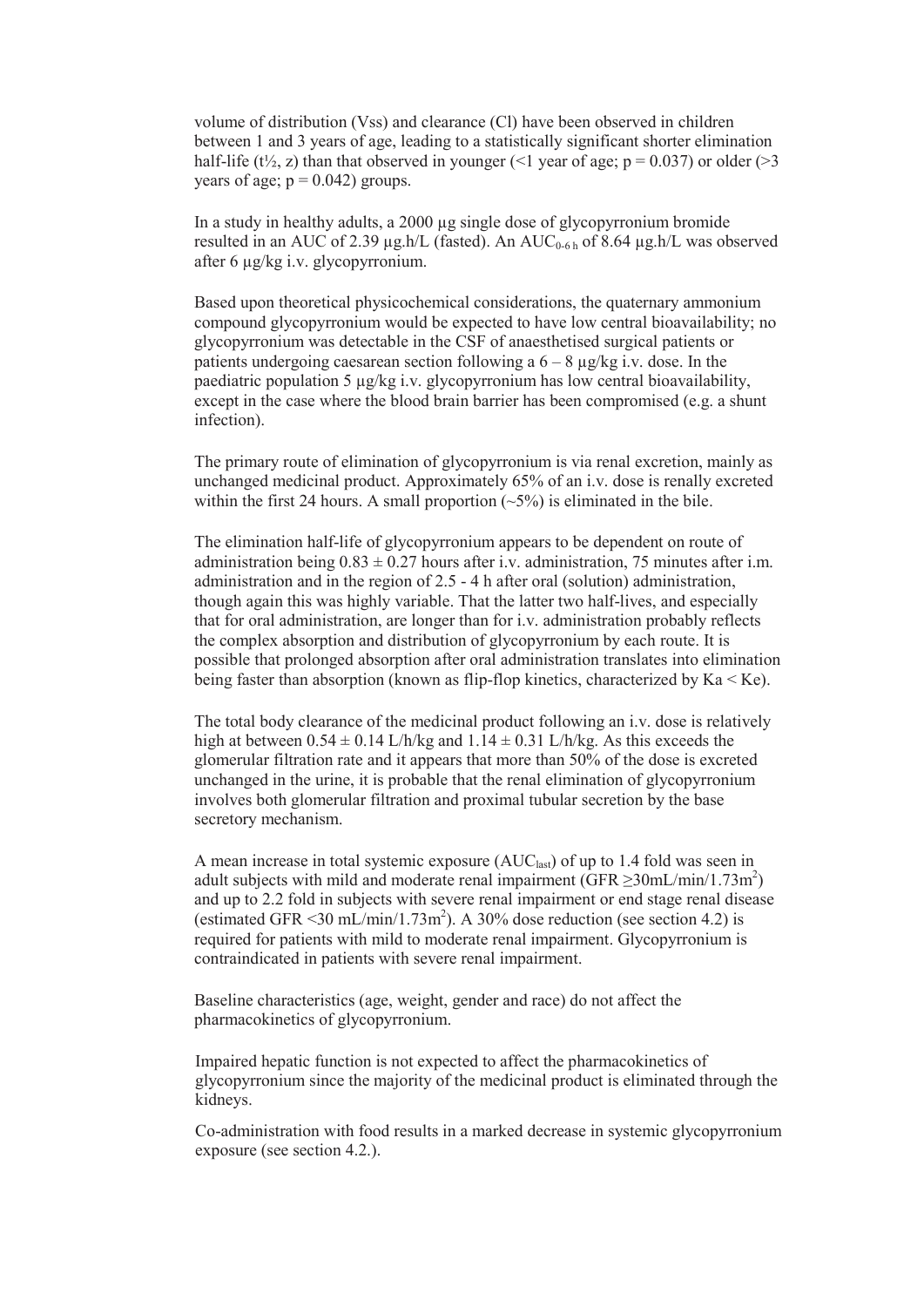Different formulations of glycopyrronium differ in bioavailability and should not be regarded as interchangeable (see section 4.2).

#### **5.3 Preclinical safety data**

Non-clinical data, including genotoxicity or carcinogenicity studies have not been performed for glycopyrronium bromide.

Limited non-clinical data reveal no special hazard for humans based on conventional studies of safety pharmacology or repeated dose toxicity.

The single-dose toxicity of glycopyrronium has been tested in a range of investigations, although only limited experimental details are available. Upon oral administration, high  $LD_{50}$  values of 550 mg/kg in mice and above 1000 mg/kg in rats were reported. In rats at higher doses (1500-2000 mg/kg) signs of toxicity were tremors, clonic and tonic convulsions and laboured breathing were observed prior to death, resulting from respiratory failure.

Chronic oral administration of glycopyrronium at doses of 4, 16 and 64 mg/kg for up to 27 weeks in dogs produced mydriasis, cycloplegia, xerostomia, emesis, occasional lacrimation, injection of sclera and rhinorrhoea

Extrapolation of safety margins to the paediatric population is not possible, as no exposure data are available from repeated dose toxicology studies and no studies in juvenile animals have been performed with glycopyrronium.

Data on reproductive endpoints for glycopyrronium are very limited. A reduction in corpora lutea was observed in female rats administered glycopyrronium. No effects on fertility were observed in male rats. Reproductive performance in rats given glycopyrronium shows a decrease in the rate of conception and in survival rate at weaning. The significance of the non-clinical findings for humans is not clear, and the lack of human data on the medicinal product leads to glycopyrronium being contraindicated in pregnant women. There are insufficient data in the public domain to adequately assess effects on the reproductive system in young adults, and safety in human pregnancy has not been established.

### **6 PHARMACEUTICAL PARTICULARS**

### **6.1 List of excipients**

Calcium hydrogen phosphate dihydrate

Lactose anhydrous

Povidone

Sodium starch glycolate

Magnesium stearate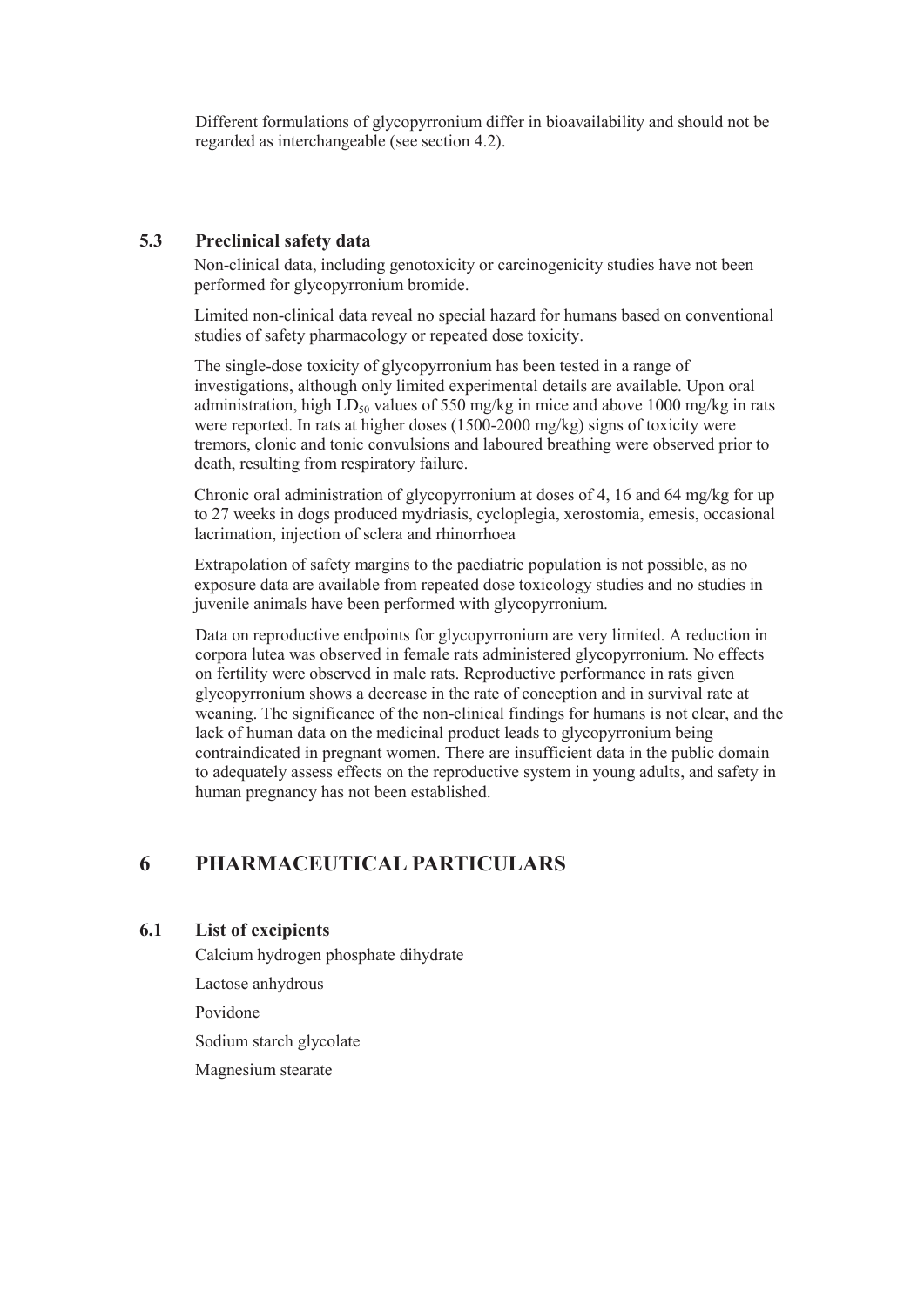#### **6.2 Incompatibilities**

Not applicable.

### **6.3 Shelf life**

3 years

After first opening: 3 months

### **6.4 Special precautions for storage** None

### **6.5 Nature and contents of container**

Tablets are packed in a white HDPE bottle with a child resistant closure containing 10, 14, 28, 30, 56, 60, 90 and 100 tablets.

Not all pack sizes may be marketed.

### **6.6 Special precautions for disposal**

No Special requirements for disposal.

## **7 MARKETING AUTHORISATION HOLDER**

Kinedexe UK Ltd Unit 15 Moorcroft Harlington Road Uxbridge UB8 3HD, UK

## **8 MARKETING AUTHORISATION NUMBER(S)** PL 44710/0018

## **9 DATE OF FIRST AUTHORISATION/RENEWAL OF THE AUTHORISATION**